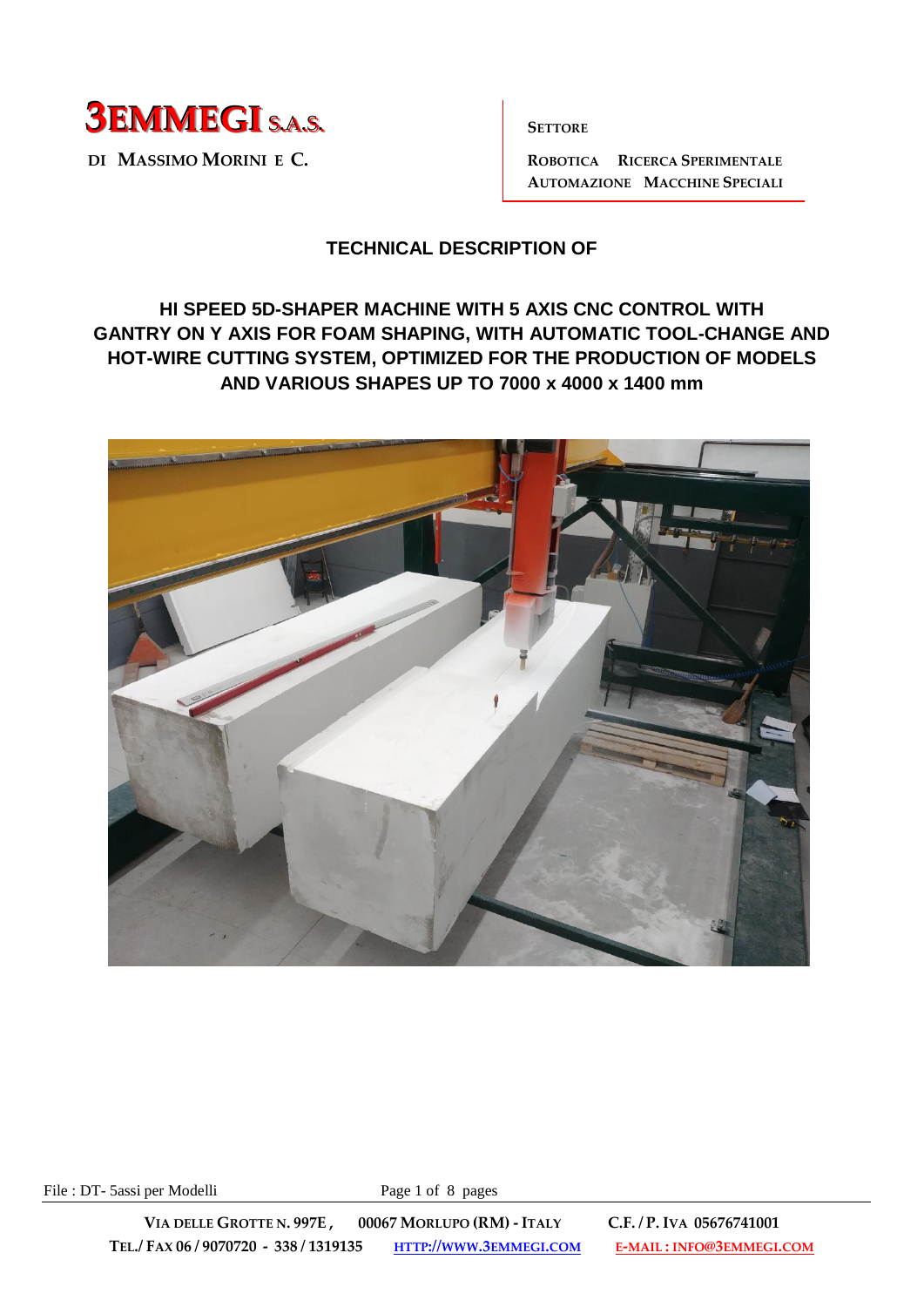

### **1. DESCRIPTION OF MACHINE**

N.1 vertical milling machine with 5 interpolated axis with CNC control, Cartesian type, along the 3 axis X, Y, Z, with Gantry system on Y axis and 2 Rotations around vertical and horizontal axis, as described as follow:

| - linear direction precision:<br>$0.5$ mm/1000mm;<br>- repeatable position precision:<br>$+/-$ 0.5 mm;<br>- rotation positioning precision:<br>$\leq$ 5 arcmin |  |
|----------------------------------------------------------------------------------------------------------------------------------------------------------------|--|
| - X axis working length:<br>up to 7000<br>mm;                                                                                                                  |  |
| - Y axis total working length:<br>up to 4000 mm;                                                                                                               |  |
| - Z axis working length:<br>up to 1400<br>mm;                                                                                                                  |  |
| - Rz vertical rotation<br>$^{\circ}$ :<br>360                                                                                                                  |  |
| 270<br>- Rx horizontal rotation<br>$\circ$ .                                                                                                                   |  |
| $0.5 + - 0.5$<br>- combined total linear precision:<br>mm;                                                                                                     |  |
| $0.01 - 100$ cm/s;<br>- working speed:                                                                                                                         |  |
| - power supply:<br>380 Vac 3 phase, 50/60Hz<br>50/60Hz                                                                                                         |  |
| kW<br>- Installed power:<br>18.0                                                                                                                               |  |

comprehensive of:

- n.1 main frame realized in carbon steel, with overall dimensions up to 9000(L) x 5200(W) x 4600(H) mm, provided with n.14 levelling metallic screws;
- n.1 couple of guides for movement along X axis, realized by means of rectified rails with ball bearing cars with maximum run from 5000 to 7000 mm. The power train is realized by means of motor-reducer, pinion gear and rack;
- n.1 couple of guides for movement along Y axis, realized by means of rectified rails with ball bearing cars with maximum from 3000 to 4000 mm. The power train is realized by means of a Gantry System with 2 motor-reducers, pinion gears and racks or under request by means of rectified ball bearing worm screws;
- n.1 couple of guides for movement along Z axis, realized by means of rectified rails with ball bearing cars with maximum run from 1000 to 1400 mm. The power train is realized by means of motor-reducer, pinion gear and rack;
- n.1 geared bearing for 360° rotation RZ around Z axis, realized by means of highprecision motor-reducer, pinion gear and driven gear on bearings;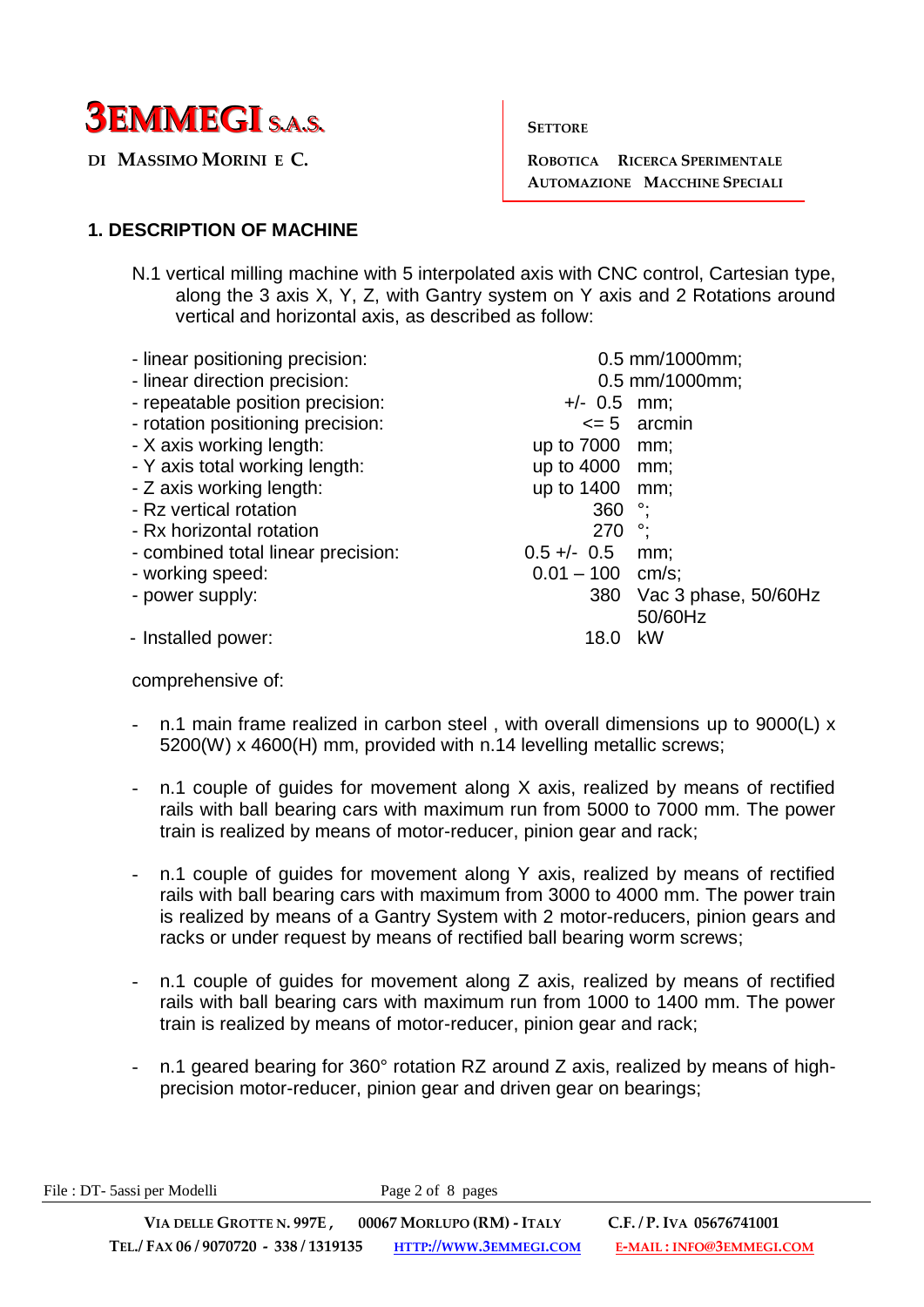

- n.1 horizontal shaft for 270° rotation RX around X /Y horizontal axis, realized by means of high-precision motor-reducer, belt pinion gear and driven gear on bearings;
- n.1 shaping head constituted of a 13.0 kW spindle motor with automatic tool change, speed from 12.000 to 18.000 rpm, 25 mm shaft tool support, n.6 support place, n.6 HSK F63 cones for cutters, complete with ER 40 clamp plugs with diameters to be defined in function of cutters; Spindle will be complete with dust vacuum with 2200 W power and 15 meter vacuum hose;
- n.1 tools deposit for n.6 HSK F63 cones;
- n.1 hot-wire system deposit;
- n.6 servo-controlled brush-less motors, complete of drivers, special cables, closed loop control and mounted on motor-reducers;
- n.3 cables chains for X, Y e Z axis;
- n. 1 electrical board comprehensive of complete electrical equipment installed on the machine;
- n. 1 electrical board comprehensive of complete electrical equipment installed on the machine;
- n.1 5 axis CNC control, predisposed for the execution of external programs in ISO language ( G-CODE ) and creation of proper own working sequences independently from external programs;
- n.1 industrial PC, MODEL Z32-C15-FZ specially made for high speed CNC controls, complete with monitor, keyboard, I/O devices, hardware and software necessary for complete functioning;
- 1.2. N.1 wooden table for positioning and holding the materials to be shaped with dimension 7000 x 4400 mm. Maximum vertical clearance between tool cone (without cutter) and wooden table close to 1500 mm.
- 1.3. N.1 Hot wire foam cutting device working along X, Y and Z axis with maximum width 1100 mm and maximum depth 430 mm. Vertical run 1000 mm.

---------------------------------------------------------------------------------------------

File : DT- 5assi per Modelli Page 3 of 8 pages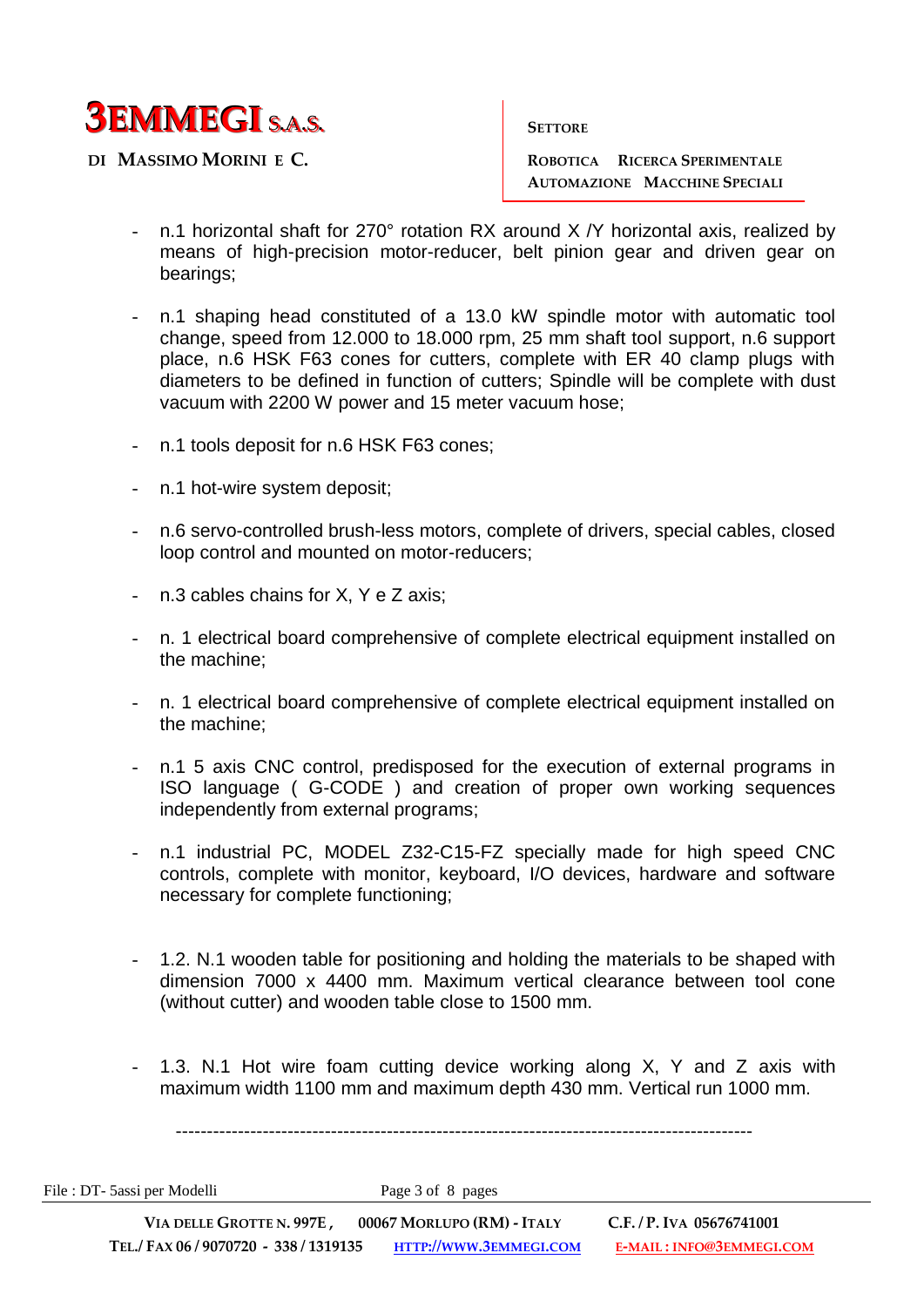

## PHOTOS OF DETAILS



File : DT- 5assi per Modelli Page 4 of 8 pages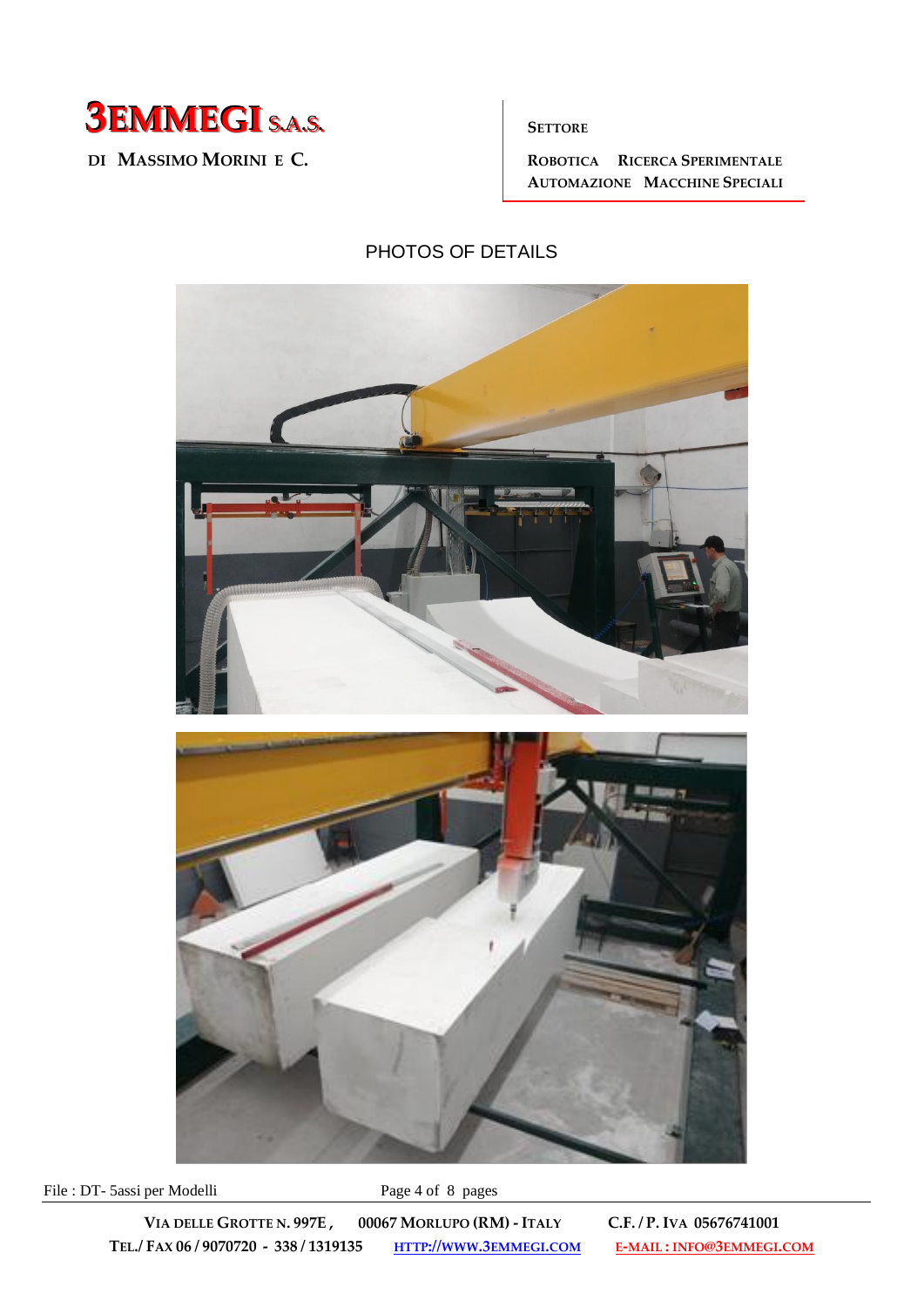





File : DT- 5assi per Modelli Page 5 of 8 pages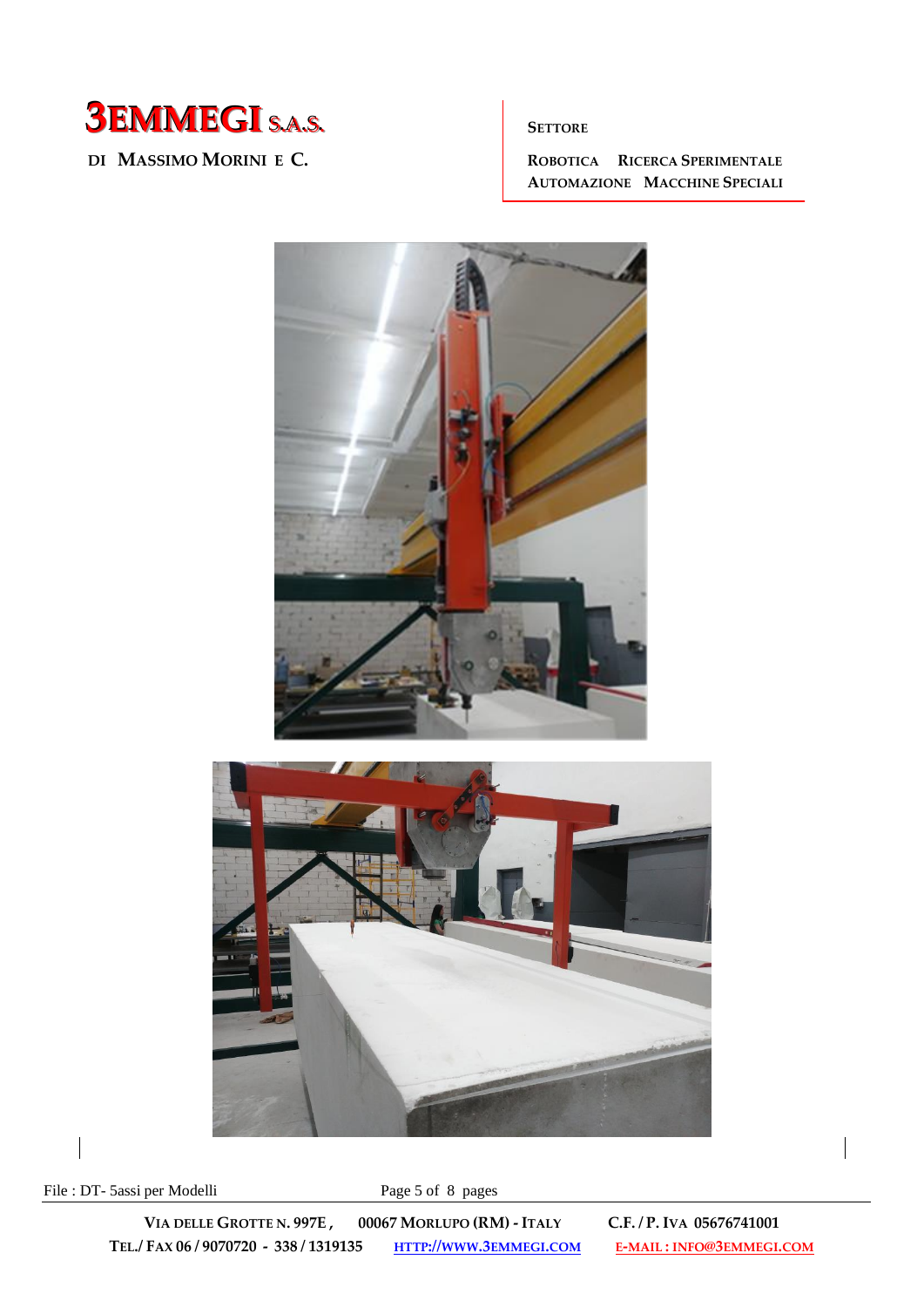

**DI MASSIMO MORINI E C. ROBOTICA RICERCA SPERIMENTALE** 

**AUTOMAZIONE MACCHINE SPECIALI**





File : DT- 5assi per Modelli Page 6 of 8 pages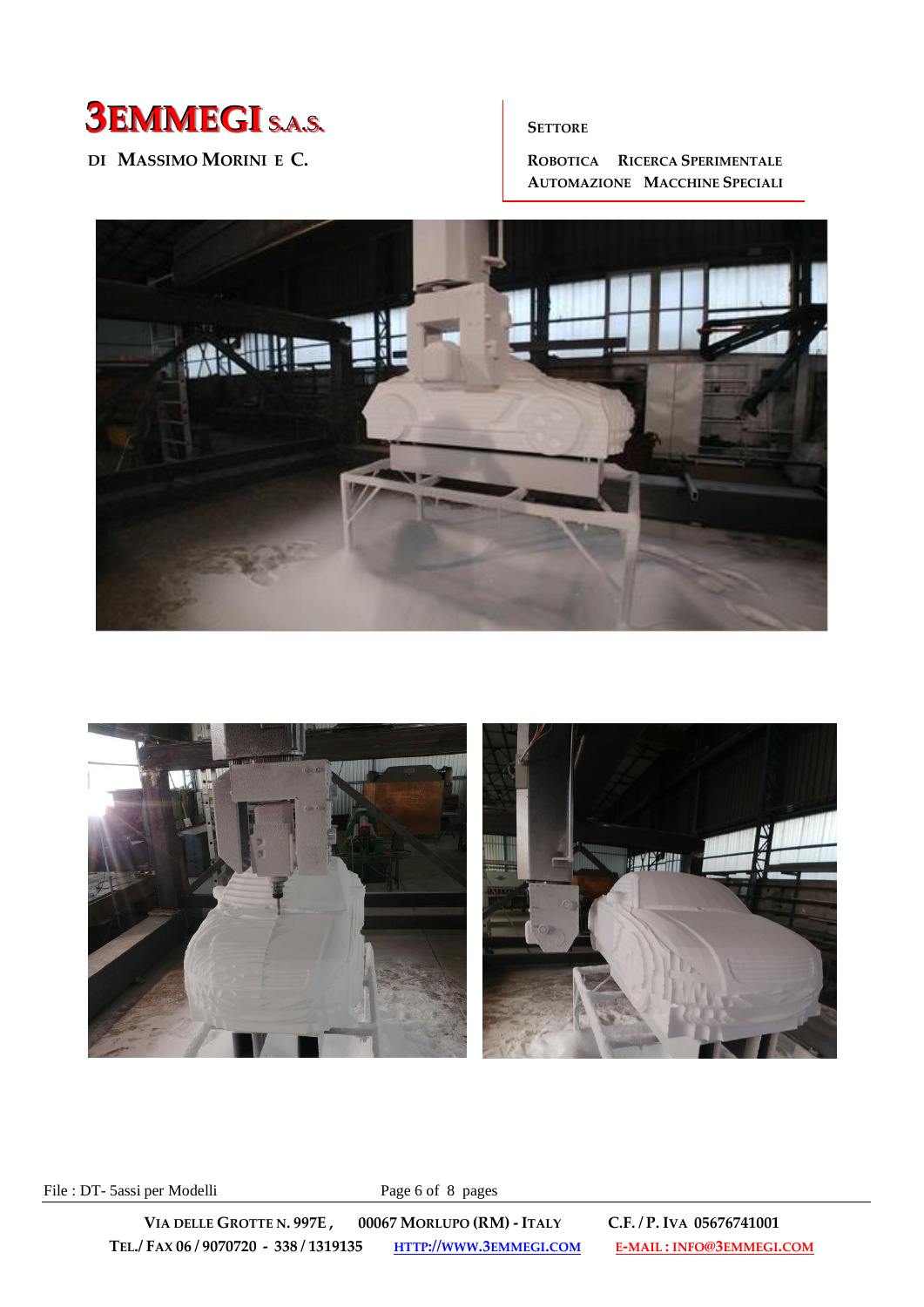